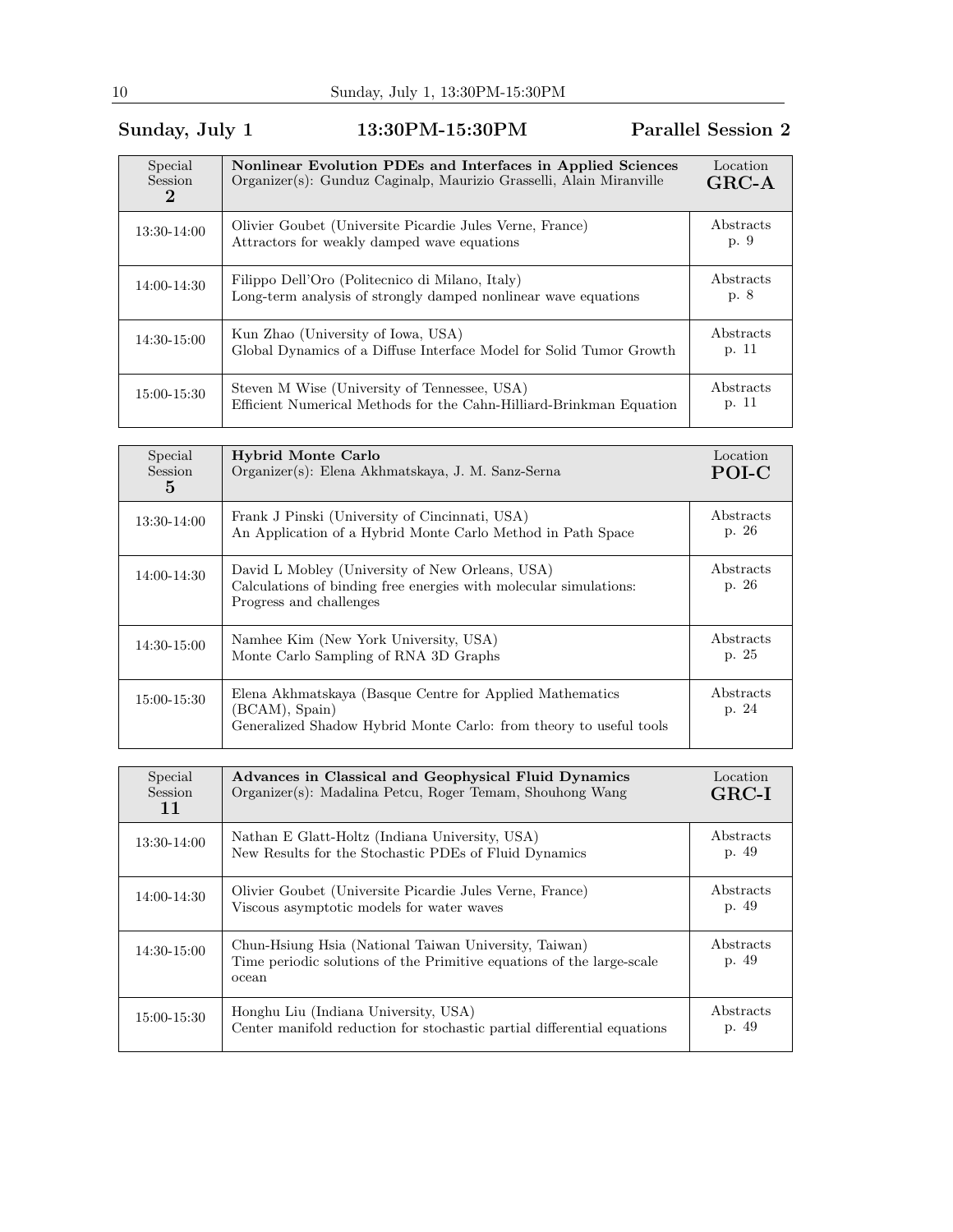| Special<br>Session<br>13 | Global Dynamics in Hamiltonian Systems<br>Organizer(s): Rafael de la Llave, Tere.M-Seara                                                     | Location<br>$MAG-A$ |
|--------------------------|----------------------------------------------------------------------------------------------------------------------------------------------|---------------------|
| $13:30-14:00$            | Rafael R Ruggiero Rodriguez (PUC-Rio, Brazil)<br>Weak integrability of Hamiltonians in the two torus and rigidity                            | Abstracts<br>p. 57  |
| 14:30-15:00              | Marian Gidea (Northeastern Illinois University, USA)<br>Some topological aspects of Aubry-Mather theory                                      | Abstracts<br>p. 55  |
| 15:00-15:30              | Hsin-Yuan Huang (National Taiwan University, Taiwan)<br>On the Action-Minimizing Triple Collision Orbits in the Planar<br>Three-body Problem | Abstracts<br>p. 56  |

| Special<br>Session<br>14 | Mathematical Models in Biology and Medicine<br>Organizer(s): Yang Kuang, Bingtuan Li, Jiaxu Li, Andrew Nevai                                                                                                                              | Location<br>$GRC-C$ |
|--------------------------|-------------------------------------------------------------------------------------------------------------------------------------------------------------------------------------------------------------------------------------------|---------------------|
| 13:30-14:00              | Urszula A Ledzewicz (Southern Illinois University, USA)<br>Designing optimal combined chemotherapy and immunotherapy<br>protocols for a model of tumor immune interactions under drug<br>pharmacokinetics                                 | Abstracts<br>p. 62  |
| 14:00-14:30              | Leonid Hanin (Georgia Institute of Technology, USA)<br>Effects of Surgery and Chemotherapy on Growth of Metastases in<br>Prostate Cancer: Evidence from the Natural History of the Disease<br>Reconstructed through Mathematical Modeling | Abstracts<br>p. 60  |
| 14:30-15:00              | John D Nagy (Scottsdale Community College, USA)<br>Evolution of uncontrolled proliferation and the angiogenic switch in<br>cancer                                                                                                         | Abstracts<br>p. 63  |
| 15:00-15:30              | Svetlana Bunimovich (Ariel University Center, Israel)<br>A mathematical model of Imatinib and Interferonalpha combined<br>treatment of chronic myeloid leukemia                                                                           | Abstracts<br>p. 59  |

| Special<br>Session<br>15 | Nonlinear Evolution Equations, Inclusions and Related Topics<br>Organizer(s): Mitsuharu Otani, Tohru Ozawa, N. U. Ahmed, S.<br>Migorski, I. I. Vrabie | Location<br>$GRC-G$ |
|--------------------------|-------------------------------------------------------------------------------------------------------------------------------------------------------|---------------------|
| 13:30-14:00              | Dariusz Idczak (University of Lodz, Poland)<br>Fractional Sobolev spaces via Riemann - Liouville derivatives and some<br>imbeddings                   | Abstracts<br>p. 68  |
| 14:00-14:30              | Marek Majewski (University of Lodz, Poland)<br>Fractional du Bois-Reymond lemma and it's applications.                                                | Abstracts<br>p. 69  |
| 14:30-15:00              | Laura Levaggi (Free University of Bolzano, Italy)<br>Existence of sliding motions for nonlinear evolution equations in<br>Banach spaces               | Abstracts<br>p. 68  |
| 15:00-15:30              | Michael E Filippakis (University of Piraeus, Greece)<br>Nodal and multiple constant sign solutions for equations with the<br>p-Laplacian              | Abstracts<br>p. 67  |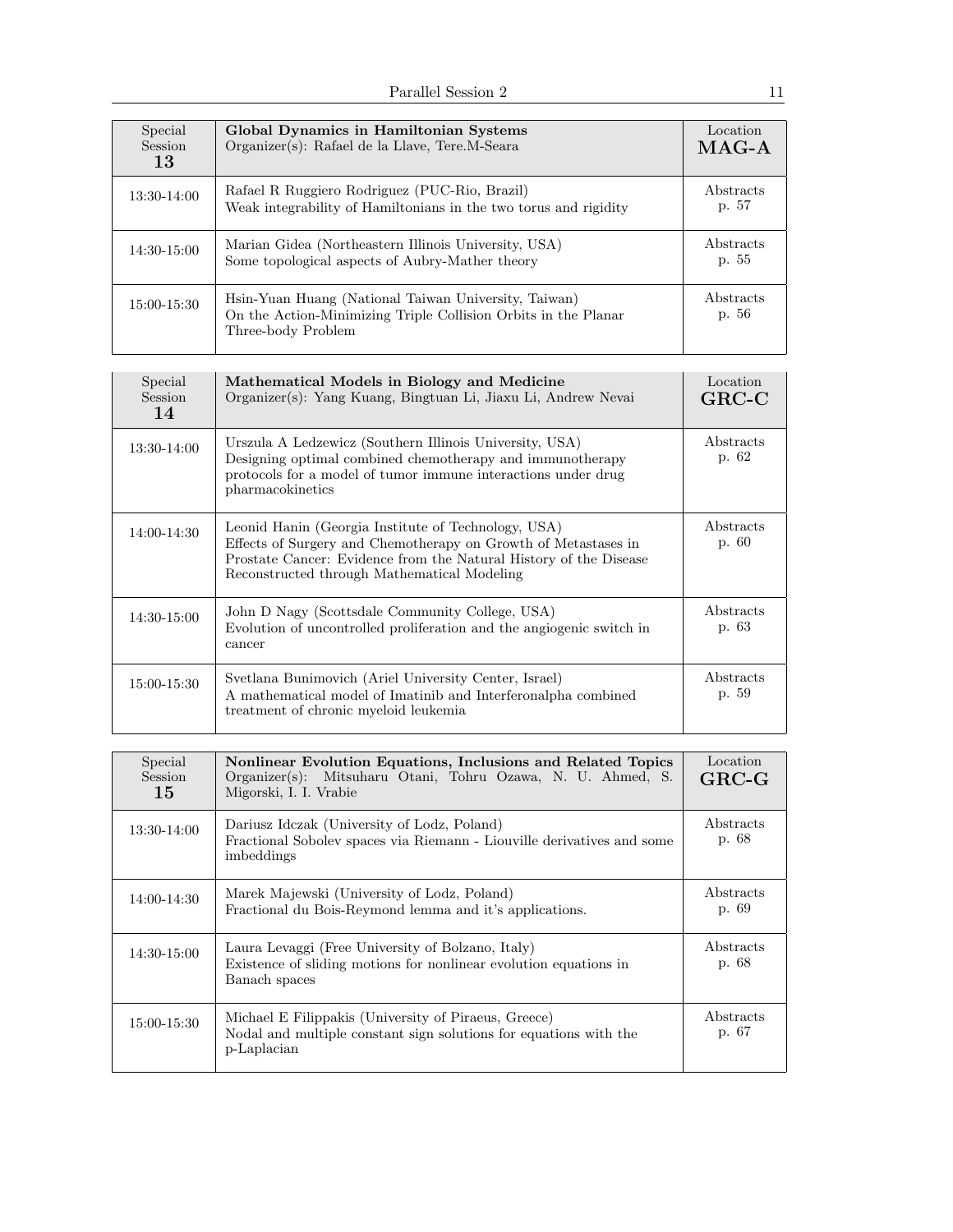| Special<br>Session<br>19 | <b>Waves and Convection</b><br>Organizer(s): Sam Stechmann, Leslie Smith                                                                                                         | Location<br>$REH-8$ |
|--------------------------|----------------------------------------------------------------------------------------------------------------------------------------------------------------------------------|---------------------|
| 13:30-14:00              | Shane Keating (Cournat Institute of Mathematical Science, USA)<br>The vertical structure of baroclinic turbulence in the ocean                                                   | Abstracts<br>p. 85  |
| 14:00-14:30              | Dimitrios Giannakis (New York University, USA)<br>Capturing intermittent and low-frequency variability in<br>high-dimensional data through nonlinear Laplacian spectral analysis | Abstracts<br>p. 84  |
| 14:30-15:00              | Ziemowit Malecha (University of New Hampshire, USA)<br>A multiscale framework for analysis and simulation of the stratified<br>wind-driven ocean surface boundary layer          | Abstracts<br>p. 86  |

| Special<br>Session<br>23 | Topological and Combinatorial Dynamics<br>Organizer(s): Lluis Alseda, Francisco Balibrea Gallego, Piotr Oprocha | Location<br>$_{\rm GRC-H}$ |
|--------------------------|-----------------------------------------------------------------------------------------------------------------|----------------------------|
| 13:30-14:00              | Andrew D Barwell (University of Birmingham, England)<br>Omega-Limit Sets of Quadratic Maps on their Julia Sets  | Abstracts<br>p. 101        |
| 14:00-14:30              | Judy A Kennedy (Lamar University, USA)<br>Bizarre topology is natural in complex dynamical systems              | Abstracts<br>p. 103        |
| 14:30-15:00              | Lori Alvin (University of West Florida, USA)<br>Hofbauer Towers and Inverse Limit Spaces                        | Abstracts<br>p. 100        |

| Special<br>Session<br>24 | Geometric Mechanics<br>Organizer(s): Tom Mestdag, Manuel de Leon, Frans Cantrijn, Aziz Ham-<br>douni, Dina Razafindralandy, Jean-Claude Zambrini | Location<br>$REH-5$ |
|--------------------------|--------------------------------------------------------------------------------------------------------------------------------------------------|---------------------|
| 13:30-14:00              | Ana Bela Cruzeiro (Dep.Mathematics IST and GFMUL, Portugal)<br>Stochastic Euler-Poincare reduction on Lie groups                                 | Abstracts<br>p. 107 |
| 14:00-14:30              | Marc Arnaudon (University of Poitiers, France)<br>Generalized Navier-Stokes flows                                                                | Abstracts<br>p. 106 |
| 14:30-15:00              | Christian Leonard (Universite Paris Ouest, France)<br>Schroedinger problem and Ricci curvature of graphs                                         | Abstracts<br>p. 108 |
| 15:00-15:30              | Gazanfer Unal (Yeditepe University, Turkey)<br>Stochastic Methods for Navier-Stokes Equations                                                    | Abstracts<br>p. 109 |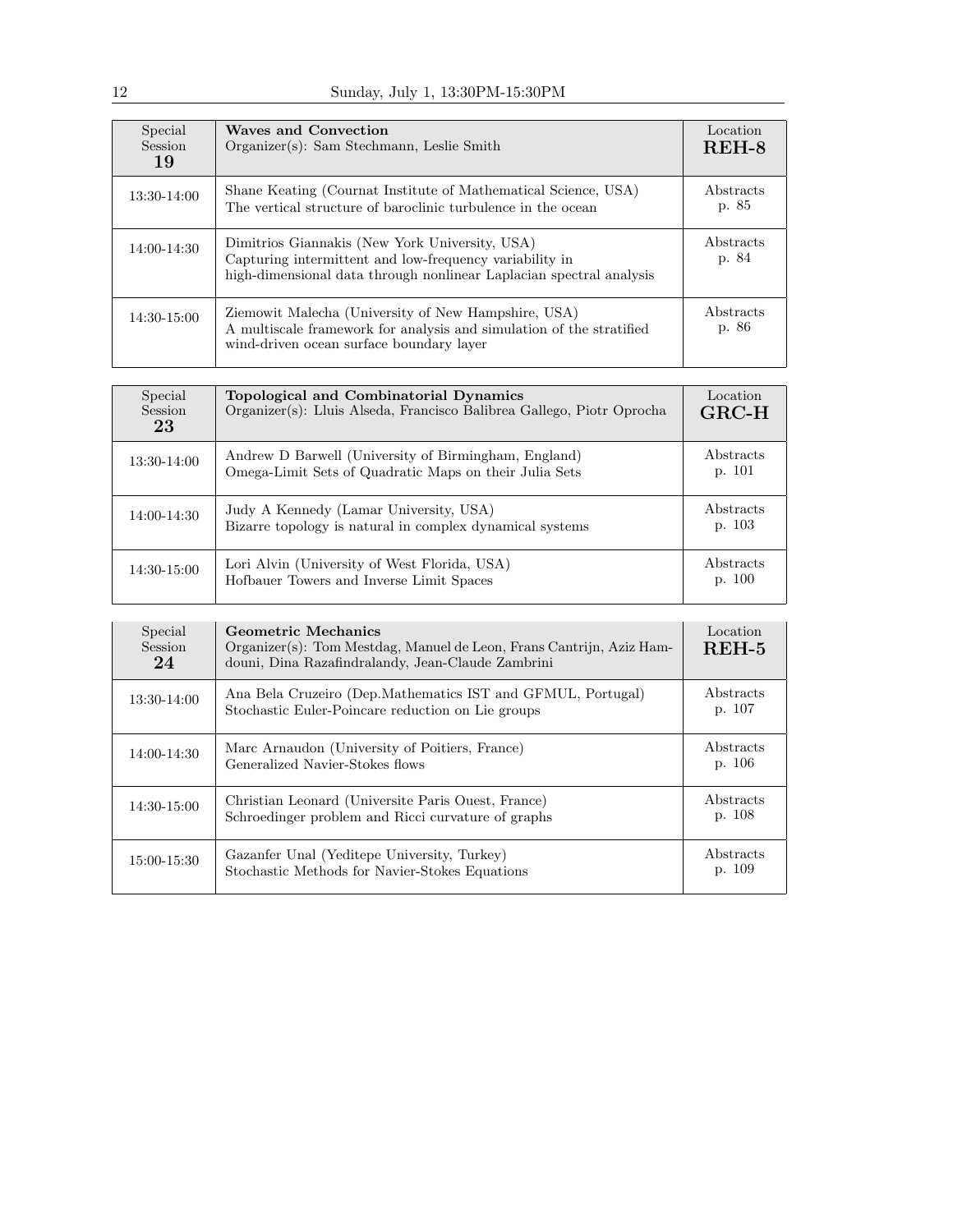| Special<br><b>Session</b><br>25 | Dynamics in Complex Biological Systems<br>Organizer(s): Bijoy K. Ghosh, Akif Ibraguimov, Qishao Lu, Jianzhong<br>Su                                                          | Location<br>$REH-6$ |
|---------------------------------|------------------------------------------------------------------------------------------------------------------------------------------------------------------------------|---------------------|
| 13:30-14:00                     | Jinzhi Lei (Tsinghua University, Peoples Rep of China)<br>Neutrophil dynamics in response to chemotherapy and G-CSF                                                          | Abstracts<br>p. 113 |
| $14:00 - 14:30$                 | Thinh T Kieu (Texas Tech University, USA)<br>Equilbria and linearization of the one-dimensional Forchheimer<br>equation for incompressible two-phase flows                   | Abstracts<br>p. 113 |
| 14:30-15:00                     | Yinghui Gao (BeiHang University, Peoples Rep of China)<br>Bifurcations and chaos in a three dimensional discrete time<br>Lotka-Volterra model                                | Abstracts<br>p. 113 |
| 15:00-15:30                     | Ying Wu (Xi'an Jiaotong University, Peoples Rep of China)<br>Effect of the channel block on the spatiolet emporal dynamics in<br>stochastic Hodgkin-Huxley neuronal networks | Abstracts<br>p. 115 |

| Special<br>Session<br>28 | Analysis and Numerics of Differential Equations and Dynami-<br>cal Systems in Mathematical Fluid Mechanics<br>Organizer(s): Changbing Hu, Ning Ju, Theodore Tachim-Medj | Location<br>$REH-9$ |
|--------------------------|-------------------------------------------------------------------------------------------------------------------------------------------------------------------------|---------------------|
| 13:30-14:00              | Anna L Mazzucato (Penn State University, USA)<br>Effective viscosity in dilute suspensions                                                                              | Abstracts<br>p. 127 |
| 14:00-14:30              | Andrea Bertozzi (UCLA, USA)<br>Dynamics of particle settling and resuspension in viscous liquids                                                                        | Abstracts<br>p. 125 |
| 14:30-15:00              | Y. Charles Li (University of Missouri, USA)<br>On the Arrow of Time                                                                                                     | Abstracts<br>p. 126 |
| 15:00-15:30              | James Kelliher (UC Riverside, USA)<br>Bounded vorticity, bounded velocity (Serfati) solutions to 2D Euler<br>equations                                                  | Abstracts<br>p. 126 |

| Special<br>Session<br>31 | Mathematical Models of Cancer and Cancer Therapy<br>Organizer(s): Yangjin Kim                                                                                                | Location<br>$REH-7$ |
|--------------------------|------------------------------------------------------------------------------------------------------------------------------------------------------------------------------|---------------------|
| $13:30-14:00$            | Thomas Hillen (University of Alberta, Canada)<br>Are More Complicated Tumor Control Probability Models Better?                                                               | Abstracts<br>p. 139 |
| 14:00-14:30              | Marisa Eisenberg (Ohio State University, USA)<br>Mechanistic modeling of myoferlin effects on cancer cell invasion                                                           | Abstracts<br>p. 138 |
| 14:30-15:00              | Katarzyna A Rejniak (Moffitt Cancer Research Insitute, USA)<br>The interplay between microenvironmental heterogeneity and<br>anticancer drug dynamics: a computational study | Abstracts<br>p. 141 |
| 15:00-15:30              | Heiko Enderling (Tufts University School of Medicine, USA)<br>Non-Stem Cancer Cell Kinetics Modulate Solid Tumor Progression                                                 | Abstracts<br>p. 138 |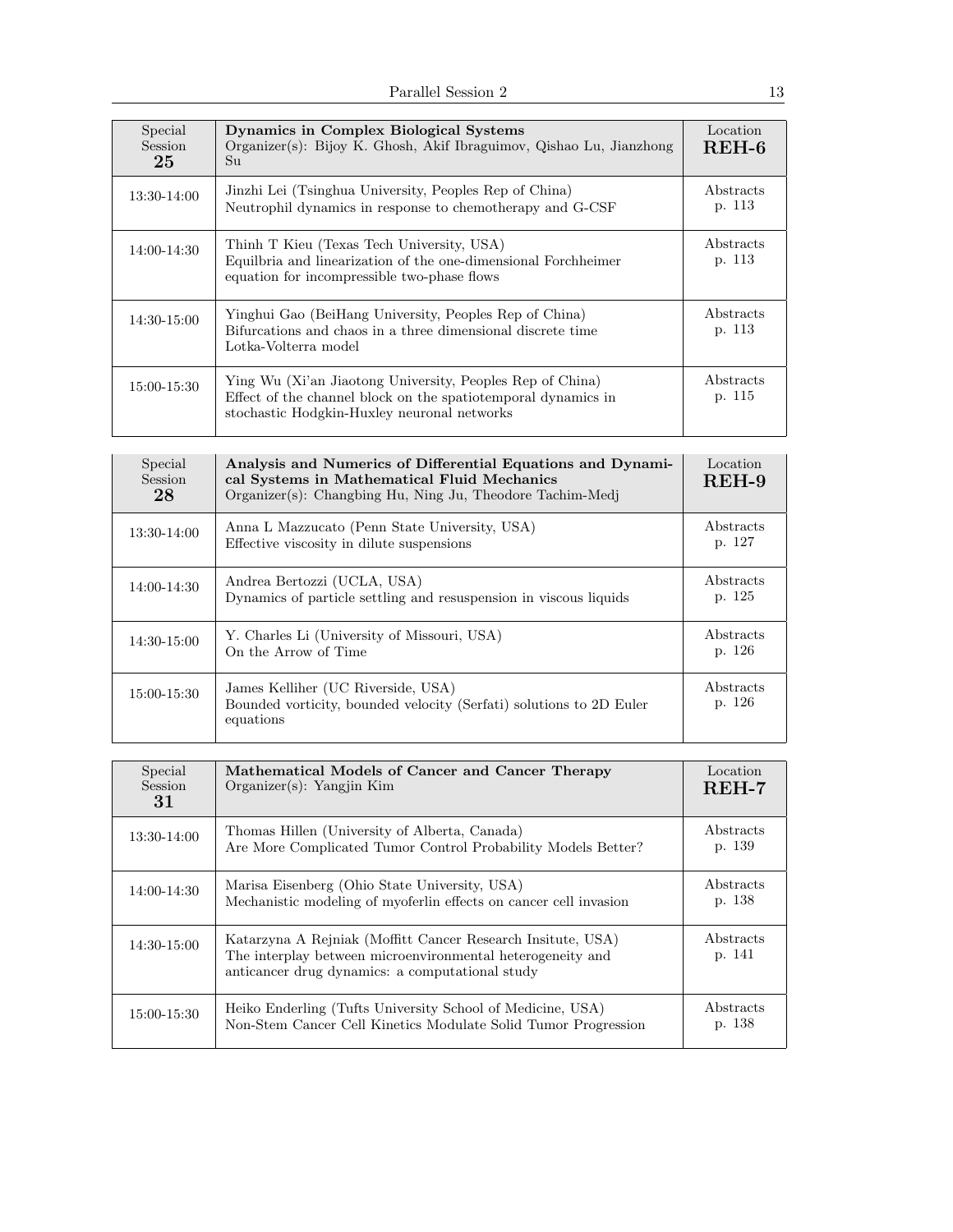| Special<br>Session<br>35 | Qualitative Theory of Nonlinear ODEs and Applications<br>$Organizer(s)$ : Fabio Zanolin                                                                                     | Location<br>$MAG-C$ |
|--------------------------|-----------------------------------------------------------------------------------------------------------------------------------------------------------------------------|---------------------|
| 13:30-14:00              | Shaobo Gan (Peking University, Peoples Rep of China)<br>Star flows and singular hyperbolicity                                                                               | Abstracts<br>p. 157 |
| 14:00-14:30              | Maurizio Garrione (SISSA - International School for Advanced Studies,<br>Italy)<br>Nonlinear first order systems in the plane with positively homogeneous<br>principal term | Abstracts<br>p. 157 |
| $14:30 - 15:00$          | Pierpaolo Omari (University of Trieste, Italy)<br>Periodic solutions of the prescribed curvature equation                                                                   | Abstracts<br>p. 158 |
| 15:00-15:30              | Saroj Panigrahi (University of Hyderabad, India)<br>Liapunov-type integral inequalities for higher order dynamic equations<br>on time scales                                | Abstracts<br>p. 158 |

| Special<br>Session<br>45 | Stochastic and Deterministic Dynamical Systems, and Appli-<br>cations<br>Organizer(s): Tomas Caraballo, Jose Valero Cuadra, Maria Garrido-<br>Atienza | Location<br>$GRC-B$ |
|--------------------------|-------------------------------------------------------------------------------------------------------------------------------------------------------|---------------------|
| 13:30-14:00              | Carey Caginalp (Brown University, USA)<br>Analytical and Numerical Results on Escape of Brownian Particles                                            | Abstracts<br>p. 191 |
| 14:00-14:30              | Wilfried Grecksch (Martin-Luther-University, Germany)<br>A Fractional Stochastic Schrödinger Equation                                                 | Abstracts<br>p. 192 |
| 14:30-15:00              | Andreas Neuenkirch (University of Mannheim, Germany)<br>SDEs driven by fractional Brownian motion: Continuous dependence<br>on the Hurst parameter    | Abstracts<br>p. 193 |
| 15:00-15:30              | Maria Garrido-Atienza (University of Seville, Spain)<br>Fractional Stochastic Porous Media Equations                                                  | Abstracts<br>p. 192 |

| Special<br><b>Session</b><br>49 | Growth Models and Interface Dynamics<br>Organizer(s): Alexander Nepomnyashchy, Tatiana Savin, Amy Novick-<br>Cohen                                     | Location<br>PAL-CC  |
|---------------------------------|--------------------------------------------------------------------------------------------------------------------------------------------------------|---------------------|
| 13:30-14:00                     | Shibin Dai (Michigan State University, USA)<br>Motion of interfaces governed by the Cahn-Hilliard equation with<br>highly disparate diffusion mobility | Abstracts<br>p. 206 |
| 14:00-14:30                     | Darren G Crowdy (Imperial College London, England)<br>Hollow vortices, capillary waves, and double quadrature domains                                  | Abstracts<br>p. 206 |
| 14:30-15:00                     | Baruch Meerson (Hebrew University of Jerusalem, Israel)<br>Velocity fluctuations of noisy reaction fronts                                              | Abstracts<br>p. 208 |
| 15:00-15:30                     | Giovani L Vasconcelos (Federal University of Pernambuco, Brazil)<br>Fingering in a channel and tripolar Loewner evolutions                             | Abstracts<br>p. 209 |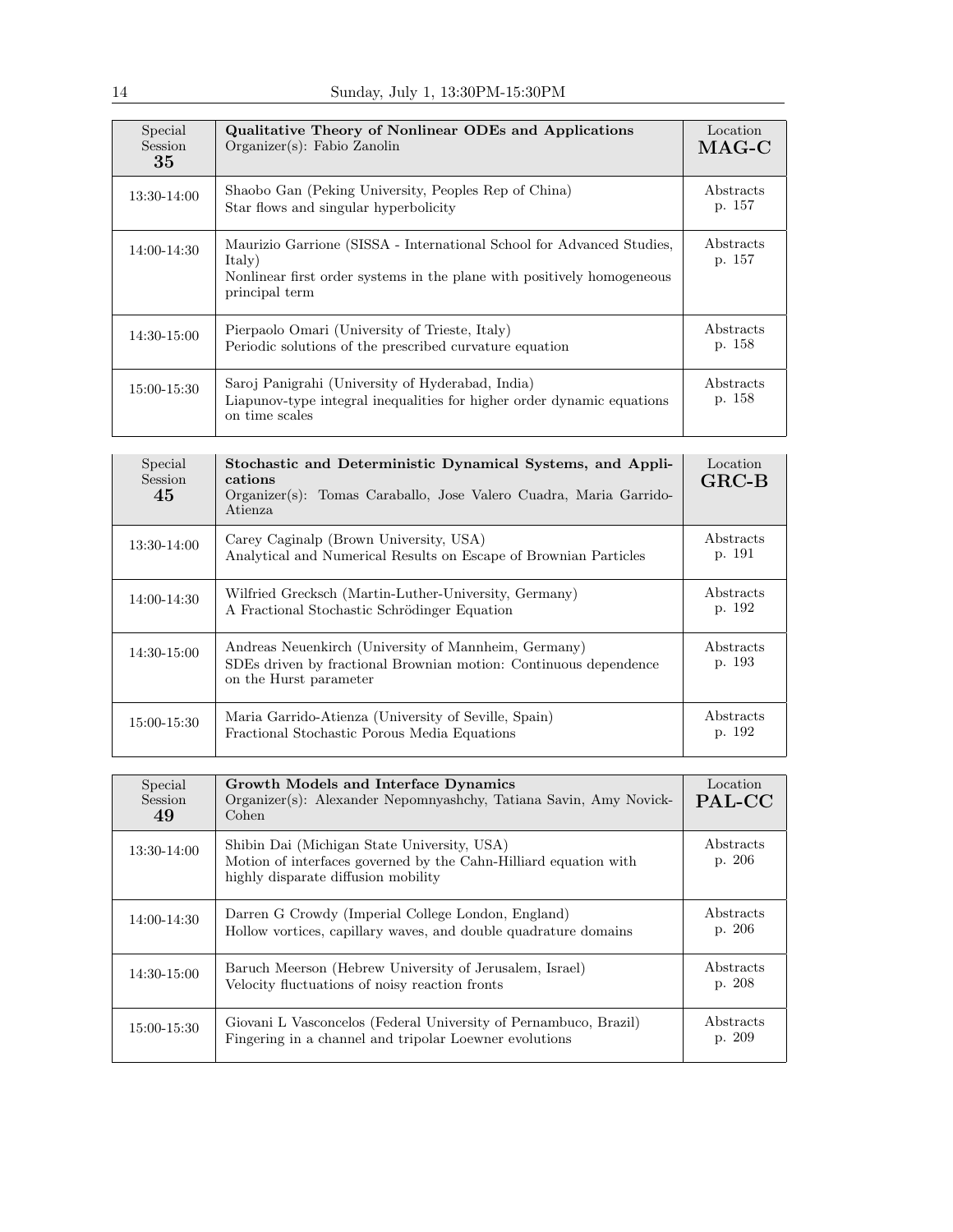| Special<br>Session<br>63 | Infinite Dimensional Dynamics and Applications<br>Organizer(s): James C. Robinson, Yuncheng You                                                                                           | Location<br>PAL-A   |
|--------------------------|-------------------------------------------------------------------------------------------------------------------------------------------------------------------------------------------|---------------------|
| 13:30-14:00              | Xinchu Fu (Shanghai University, Peoples Rep of China)<br>Computer assisted rigorous proof of chaos in some infinite dimensional<br>dynamical systems                                      | Abstracts<br>p. 247 |
| 14:00-14:30              | Eric J Olson (University of Nevada, Reno, USA)<br>Discrete Data Assimilation for the 2D Navier-Stokes Equations                                                                           | Abstracts<br>p. 247 |
| 14:30-15:00              | Rana Parshad (King Abdullah University of Science and Technology,<br>Saudi Arabia)<br>global existence and finite time blow up in a class of stochastic non<br>linear wave equations.     | Abstracts<br>p. 247 |
| 15:00-15:30              | Volker Reitmann (St. Petersburg State University, Russia)<br>Embedding of compact invariant sets of dynamical systems on<br>infinite-dimensional manifolds into finite-dimensional spaces | Abstracts<br>p. 247 |

| Special<br>Session<br>64 | Analysis of PDEs and Particle Systems: From Life Sciences,<br><b>Economics and Materials Science</b><br>Organizer(s): Toyohiko Aiki, Nobuyuki Kenmochi, Adrian Muntean             | Location<br><b>POLD</b> |
|--------------------------|------------------------------------------------------------------------------------------------------------------------------------------------------------------------------------|-------------------------|
| 13:30-14:00              | Mariya Ptashnyk (University of Dundee, Scotland, UK, Scotland)<br>Elastic properties of a exoskeleton and homogenization of plywood<br>structures                                  | Abstracts<br>p. 252     |
| 14:00-14:30              | Kota Kumazaki (Tomakomai National College of Technology, Japan)<br>On a mathematical model of moisture transport with a time-dependent<br>porosity in concrete carbonation process | Abstracts<br>p. 251     |
| 14:30-15:00              | Daniel Onofrei (University of Houston, USA)<br>Qualitative analysis of homogenization.                                                                                             | Abstracts<br>p. 252     |
| 15:00-15:30              | Noriaki Yamazaki (Kanagawa University, Japan)<br>Optimal control problem of positive solutions to second order impulsive<br>differential equations                                 | Abstracts<br>p. 253     |

| Special<br>Session<br>67 | Applied Analysis and Dynamics in Engineering and Sciences<br>Organizer(s): Thomas C Hagen, Janos Turi                                                                                               | Location<br>POI-A   |
|--------------------------|-----------------------------------------------------------------------------------------------------------------------------------------------------------------------------------------------------|---------------------|
| 13:30-14:00              | George Avalos (University of Nebraska-Lincoln, USA)<br>Minimal Norm Control Asymptotics and Numerical Approximations<br>for the Null Controllability of Non-Standard Parabolic-Like PDE<br>Dynamics | Abstracts<br>p. 254 |
| 14:00-14:30              | Constance Schober (University of Central Florida, USA)<br>Stability of Homoclinic Orbits of the Nonlinear Schrödinger Equation                                                                      | Abstracts<br>p. 257 |
| $14:30-15:00$            | Annalisa Calini (National Science Foundation and College of<br>Charleston, USA)<br>On the stability of closed vortex filaments                                                                      | Abstracts<br>p. 254 |
| 15:00-15:30              | Peter Hinow (University of Wisconsin - Milwaukee, USA)<br>Pathogen evolution in switching environments: a hybrid dynamical<br>system approach                                                       | Abstracts<br>p. 255 |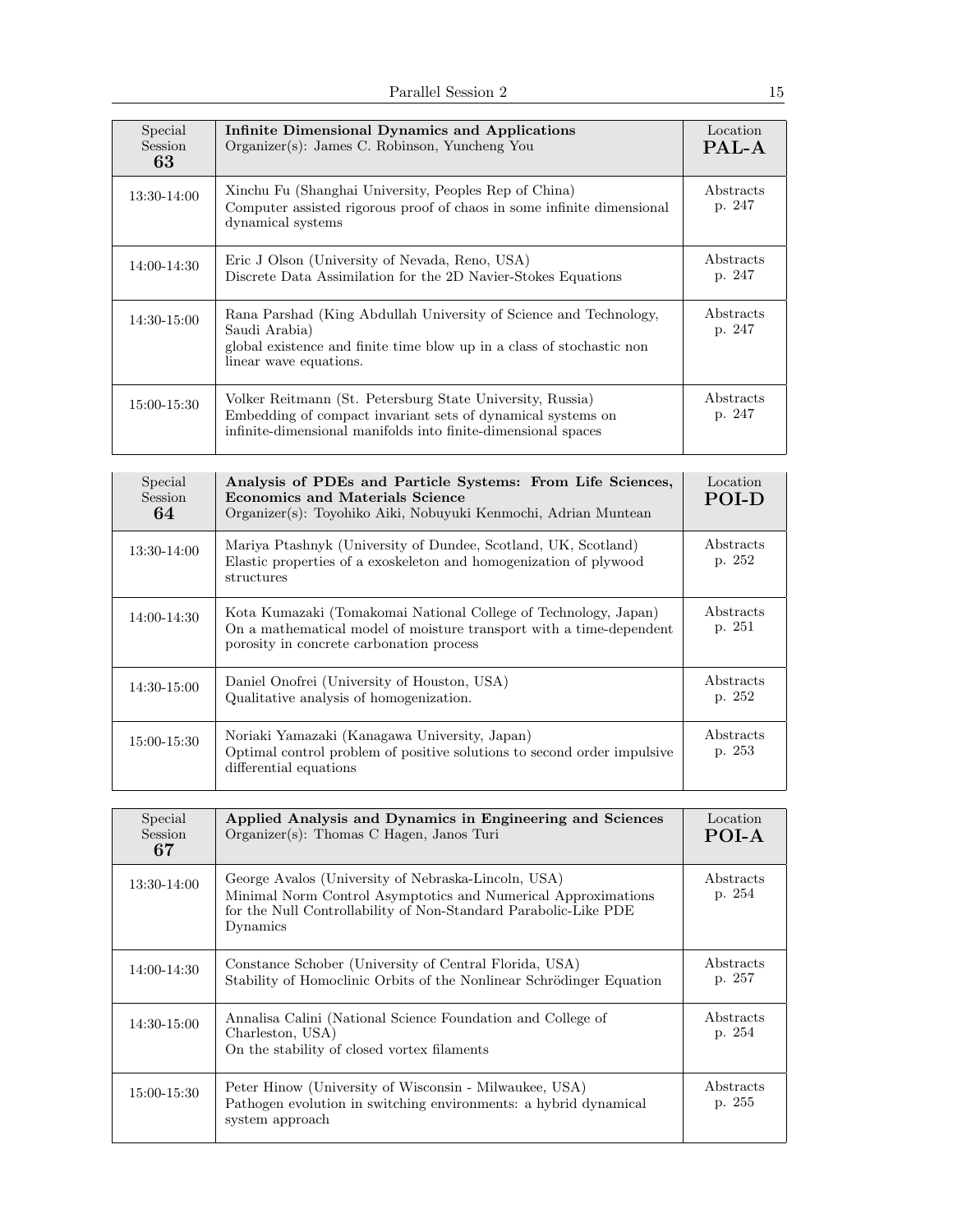| Special<br><b>Session</b><br>70 | Modeling and Dynamics of Infectious Diseases<br>Organizer(s): Abba Gumel, Tufail Malik                                                                          | Location<br><b>PAL-D</b> |
|---------------------------------|-----------------------------------------------------------------------------------------------------------------------------------------------------------------|--------------------------|
| 13:30-14:00                     | Maia Martcheva (University of Florida, USA)<br>Avian Influenza: Modeling and implications for control                                                           | Abstracts<br>p. 269      |
| 14:00-14:30                     | Anuj Mubayi (Northeastern Illinois University, USA)<br>Evaluation of Diagnostic Test for Lymphatic Filariasis in Papua New<br>Guinea using a Mathematical Model | Abstracts<br>p. 269      |
| 14:30-15:00                     | Hao Liu (Arizona State University, USA)<br>A data driven spatiotemporal rabies model for skunk and bat<br>interaction in Northeast Texas                        | Abstracts<br>p. 268      |
| 15:00-15:30                     | Zhisheng Shuai (University of Victoria, Canada)<br>Global Dynamics of Cholera Models with Differential Infectivity                                              | Abstracts<br>p. 271      |

| Special<br><b>Session</b><br>72 | Special Methods for Solving Systems of Non-linear Differential<br>Equations and their Applications to Sciences and Engineering<br>$Organizer(s)$ : Mufid Abudiab | Location<br>$MAG-B$ |
|---------------------------------|------------------------------------------------------------------------------------------------------------------------------------------------------------------|---------------------|
| 13:30-14:00                     | James S Sochacki (James Madison University, USA)<br>Polynomial ODEs for Conservation Laws                                                                        | Abstracts<br>p. 274 |
| 14:00-14:30                     | Devanayagam Palaniappan (Texas A&M University-Corpus Christi,<br>USA)<br>Analysis of a System of Reaction-Diffusion PDE Model                                    | Abstracts<br>p. 274 |
| 14:30-15:00                     | Christopher I Trombley (Texas A&M Corpus Christi, USA)<br>Numerical Solutions for Weak Scattering in a Turbulent Fluid                                           | Abstracts<br>p. 274 |
| 15:00-15:30                     | Christina Martinez (Texas A&M University-Corpus Christi, USA)<br>Approximate Solutions for 1-D Premixed Flame Propagation Model                                  | Abstracts<br>p. 273 |

| Special<br><b>Session</b><br>73 | Mathematical Models for Upwelling Ocean Currents and Re-<br>lated Phenomena<br>Organizer(s): David Rivas, Sherry Scott, Anna Ghazaryan                       | Location<br>$REH-1$ |
|---------------------------------|--------------------------------------------------------------------------------------------------------------------------------------------------------------|---------------------|
| 13:30-14:00                     | Yan Wang (Rosenstiel School of Marine and Atmospheric Science)<br>University of Miami, USA)<br>Identification and tracking of coherent Agulhas Current rings | Abstracts<br>p. 277 |
| 14:00-14:30                     | Mohammad Farazmand (McGill University, Canada)<br>Locating coherent structures in turbulent flows using the geodesic<br>theory of transport barriers         | Abstracts<br>p. 275 |
| 14:30-15:00                     | Laura A Fiorentino (University of Miami, RSMAS, USA)<br>Using Lagrangian Coherent Structures to understand coastal water<br>quality                          | Abstracts<br>p. 275 |
| 15:00-15:30                     | Maria J Olascoaga (RSMAS/UM, USA)<br>Lagrangian transport analysis of the surface ocean circulation in the<br>Gulf of Mexico                                 | Abstracts<br>p. 276 |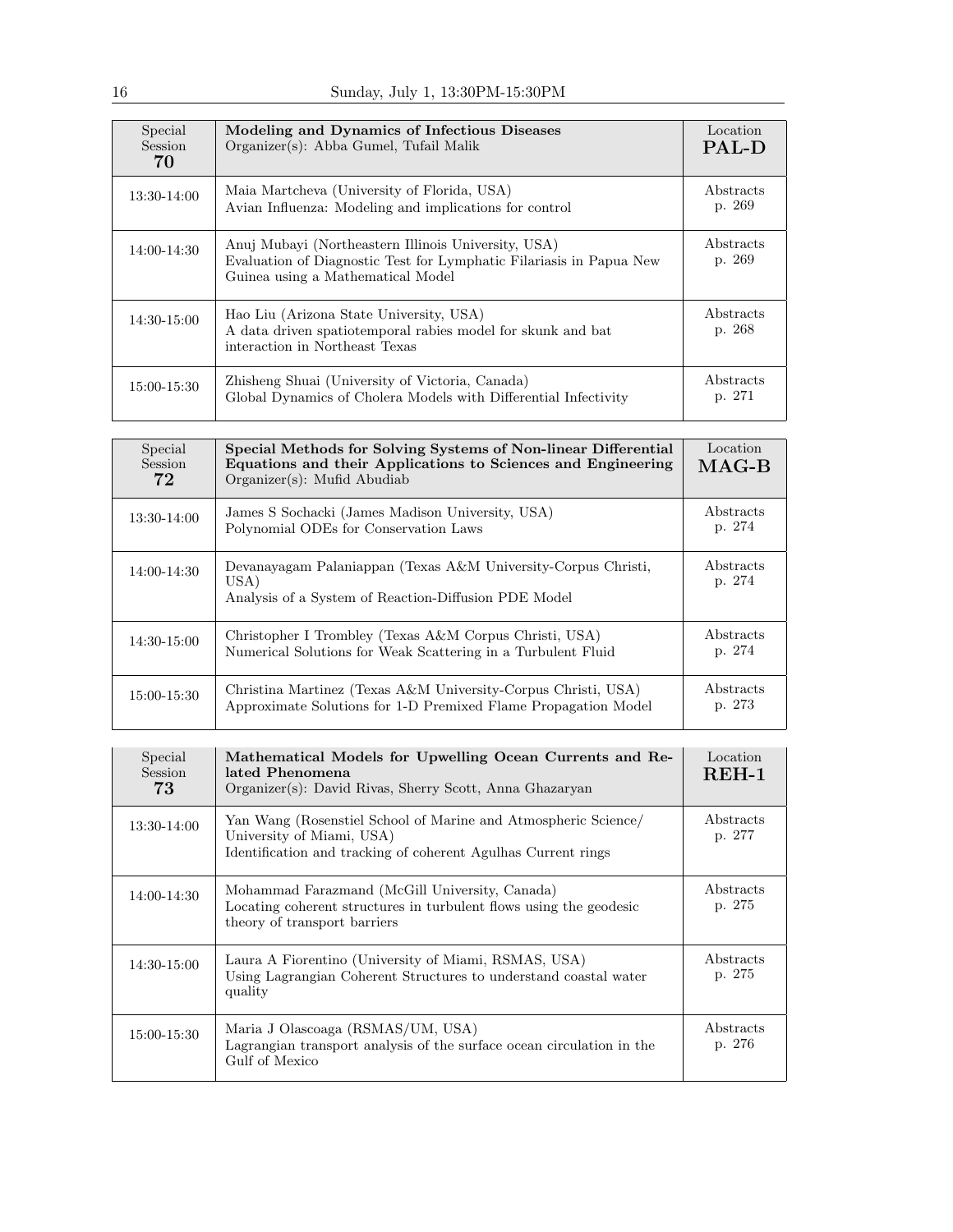| Special<br><b>Session</b><br>79 | Numerical Methods based on Homogenization and on Two-<br><b>Scale Convergence</b><br>Organizer(s): Emmanuel Frenod                                         | Location<br>POI-B   |
|---------------------------------|------------------------------------------------------------------------------------------------------------------------------------------------------------|---------------------|
| 13:30-14:00                     | Ibrahima Faye (Universite Alioune Diop de Bambey, Senegal)<br>Some numerical Simulations on sand transport                                                 | Abstracts<br>p. 295 |
| 14:00-14:30                     | Antoine Rousseau (Inria, France)<br>Numerical simulations of confinement for paralic ecosystems                                                            | Abstracts<br>p. 297 |
| 14:30-15:00                     | Heiko H Berninger (Université de Genève, Switzerland)<br>Neutrino Transport in Core Collapse Supernovae by the Isotropic<br>Diffusion Source Approximation | Abstracts<br>p. 294 |
| 15:00-15:30                     | Manel Tayachi (INRIA $&$ LJK, France)<br>Design of a Schwarz coupling method for a di-mensionally<br>heterogeneous problem                                 | Abstracts<br>p. 297 |

| Contributed<br><b>Session</b><br>01 | <b>Equations and Qualitative Analysis</b><br>$Chair(s):$ Yaw Chang                                                                                                                                                              | Location<br>$REH-2$ |
|-------------------------------------|---------------------------------------------------------------------------------------------------------------------------------------------------------------------------------------------------------------------------------|---------------------|
| 13:30-13:50                         | Narknyul Choi (Kumoh National Institute of Technology, Korea)<br>Triple collision dynamics in chaotic photoionization of planar helium                                                                                          | Abstracts<br>p. 310 |
| $13:50-14:10$                       | Andrea Cristina Prokopczyk Arita (UNESP - Universidade Estadual<br>Paulista, Brazil)<br>Almost periodicity in hereditary systems of second order                                                                                | Abstracts<br>p. 311 |
| 14:10-14:30                         | Adam M Fox (University of Colorado, Boulder, USA)<br>Decay and Destruction of Invariant Tori in Volume Preserving Maps                                                                                                          | Abstracts<br>p. 310 |
| 14:30-14:50                         | Jaydev Dabas (Indian Institute of Technology Roorkee, India)<br>Existence and uniqueness of solution to an integral boundary value<br>problem for impulsive fractional functional differential equations with<br>infinite delay | Abstracts<br>p. 310 |
| $14:50 - 15:10$                     | Karthikeya Sameer Kumar Mamillapalle (Daytona State College, USA)<br>Existence and uniqueness of bounded solution for nonlinear functional<br>differential equation with anticipation and retardation                           | Abstracts<br>p. 311 |